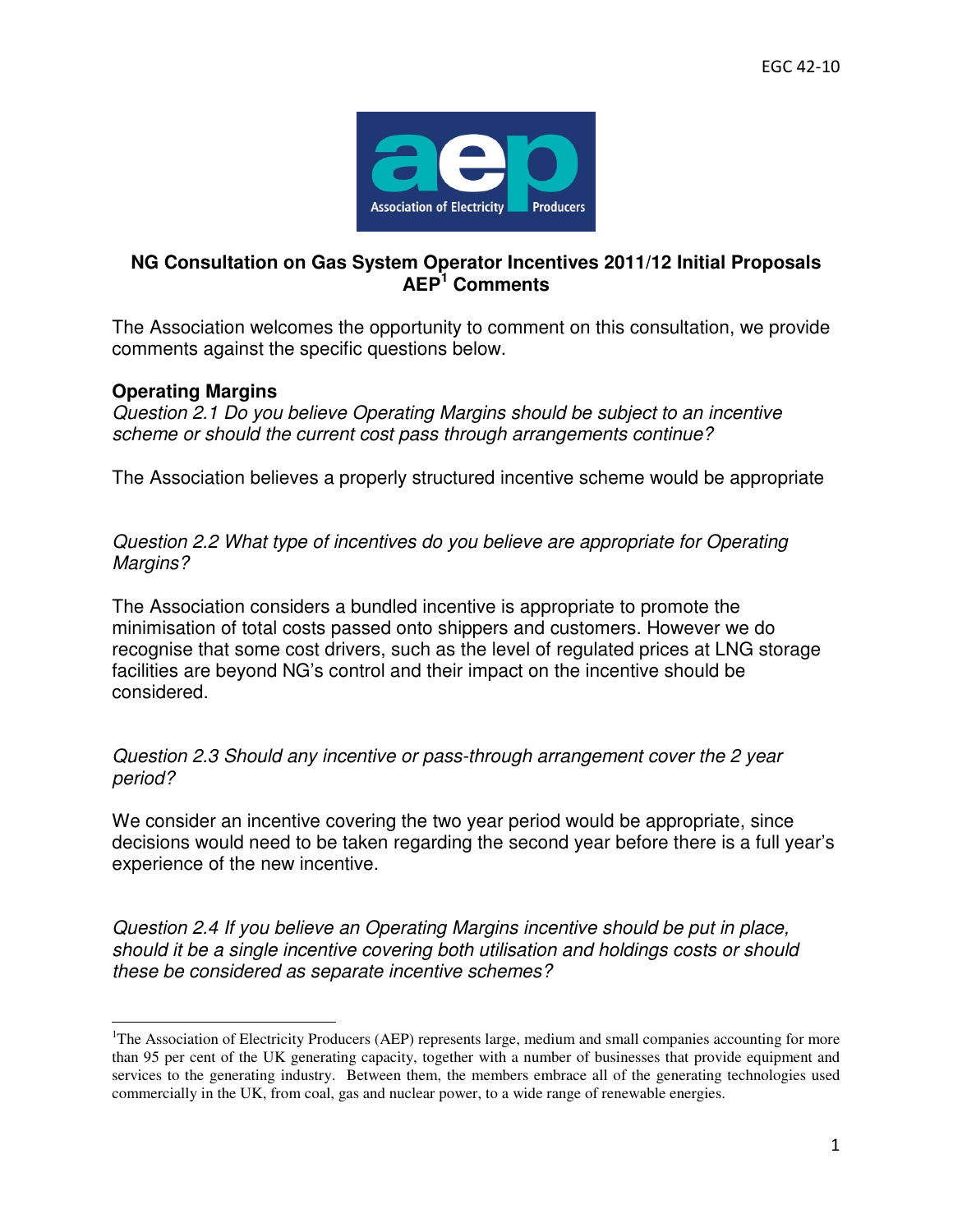The Association considers a bundled scheme would be the most appropriate means to ensure that there was no bias towards certain providers, in an environment where there are diverse cost structures between holding and utilisation costs.

Question 2.5 Do you agree with using a target cost adjustment to enable changes in the regulated prices for OM services from NGLNGS to be reflected? If not, how would you suggest the uncertainty is handled within the incentive scheme?

This seems a reasonable approach at this time, but it is not entirely clear when and how the target will be set and the transparency around this process.

Question 2.6 Do you agree that it would be appropriate to reassess the incentive target cost if there is:

- Further suspension of regulated prices for OM services from National Grid LNG Storage than in the current year?

- If regulated prices are outside the analysed range?

- A change in the volume of Operating Margins requirement between 2011/12 and 2012/13 of greater than 10%?

Yes.

Question 2.7 Given the levels of uncertainty in the cost of providing Operating Margins, do the sharing factors, deadband, cap and collar proposed reflect the level of risk and control? If not, what values of these would you think appropriate? Sharing factors: 25% upside & 10% downside, Deadband: £5.5m, Cap: £2m, Collar: £- 1m

Given the process of reviewing the target and the low sharing factors to mitigate risks outside of NG control a deadband of 5.5M seems rather wide. Sharing factors and caps/collars should be symmetrical to ensure that National Grid faces equal exposure to good and poor performance.

Question 2.8 Large utilisations are less common than smaller utilisations, and can be triggered by events outside National Grid's control, such as following a supply loss. Do you support the approach of having a volume cap to manage the level of control and risk in utilisation?

Do you agree with the approach of using average historical volume of utilisations (35.5GWh) as the utilisation cap? If not, how do you think this would be best calculated?

Given fluctuations in the use of OM from year to year it may be more appropriate to include the average utilisation plus a percentage say 20% as the utilisation cap.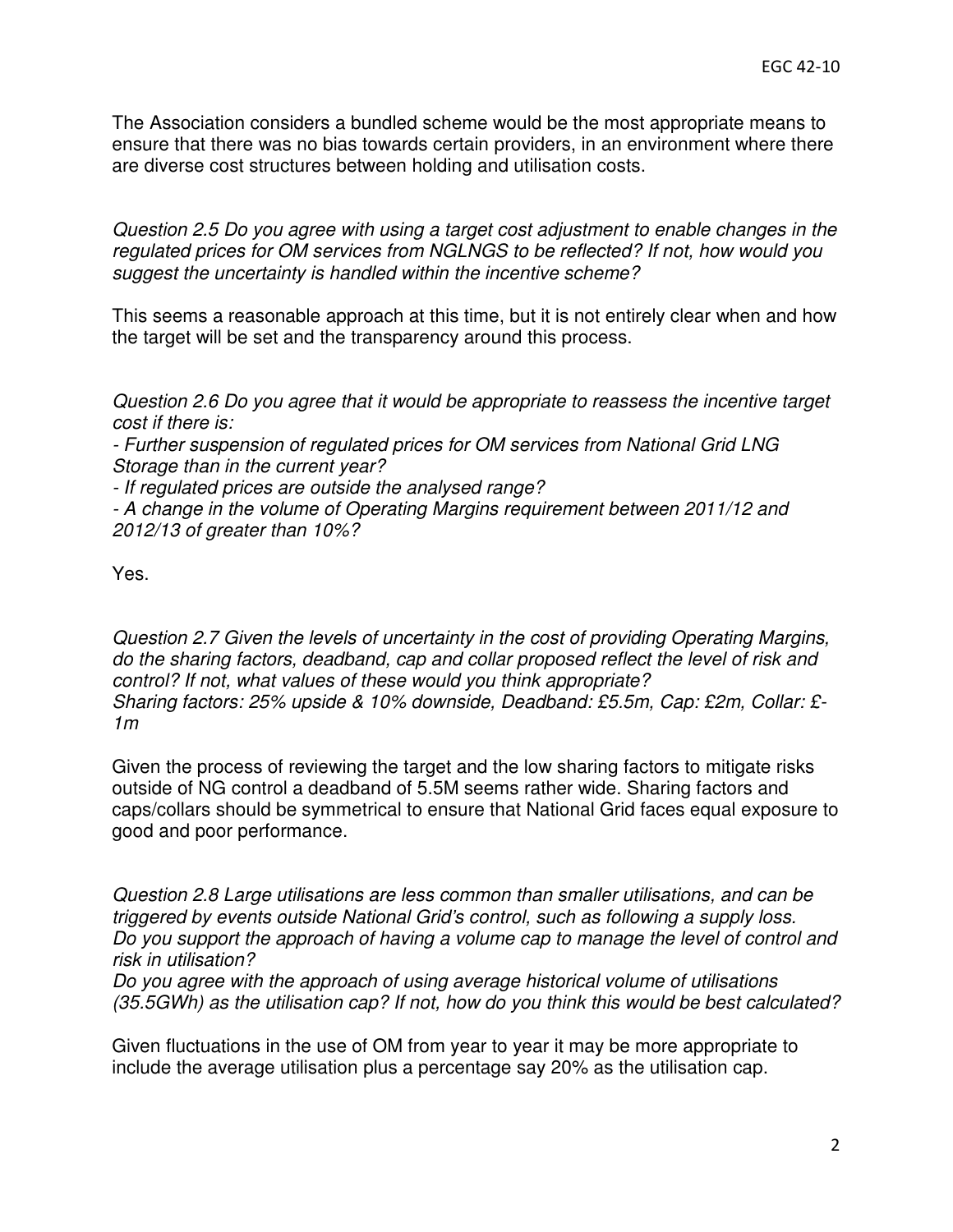Question 2.9 Do you agree with the approach of using average historical volume of utilisations (35.5GWh) within the utilisation cost target? If not, how do you think this would be best calculated?

The average historical volume would seem appropriate to use in the utilisation cost target

Question 2.10 Should the utilisation cost target be based on the average prices accepted through tender this year? If not, what do you feel would be most appropriate methodology?

This seems a reasonable approach

Question 2.11 Should all utilisation costs be included in an utilisation performance measure (i.e. including costs from capacity and delivery contracts) or just those costs that are not recovered through neutrality?

We consider all cost should be included since all costs are ultimately passed onto shippers / customers

Question 2.12 Should the 2012/13 incentive target be based on the outturn in 2011/12? If not what would be an appropriate target?

Basing the incentive target on just a single year may lead to fluctuations, it may be better to use an average of costs since contestability was introduced. This will avoid windfall gains or losses as a result of an exceptional year.

Question 2.13 Do you agree with the proposal of incorporating the same deadband around the 2011/12 outturn for the 2012/13 scheme? If not, what would you consider to be appropriate?

Effective incentives that are appropriately designed should promote year on year improvements in performance, so the deadband and / or sharing factors should be reduced for the second year.

## **Environmental Incentive**

l

The Association recognises the importance of environmental performance schemes and NG along with all companies in the energy sector and beyond have obligations to reduce emissions. Indeed NG in its Corporate Responsibility report<sup>2</sup> flags its own

<sup>&</sup>lt;sup>2</sup> http://www.nationalgrid.com/corporate/Our+Responsibility/200809CRReport/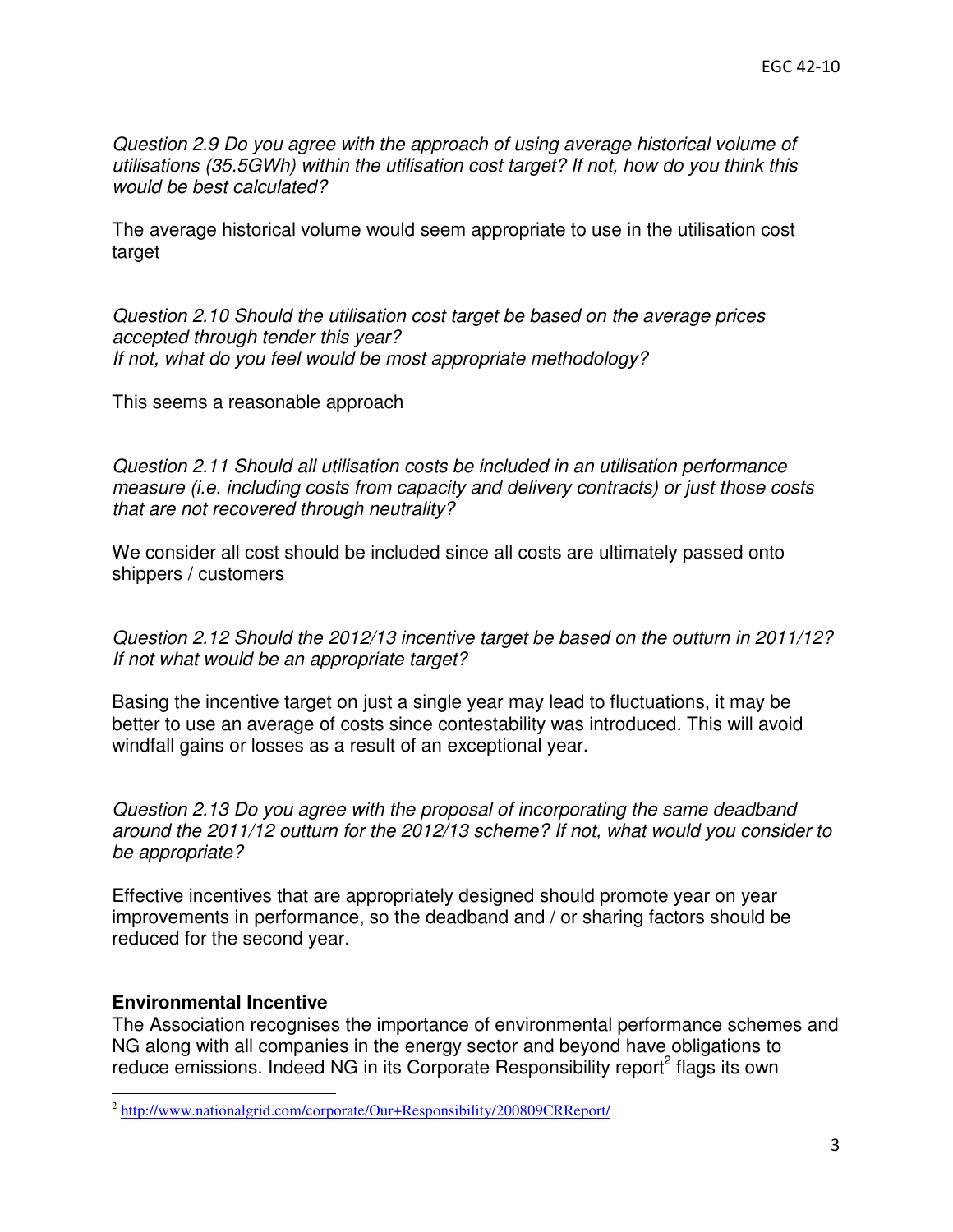commitment to greenhouse gas reductions of 45% by 2020 and 80% by 2050. Each business has developed a five year plan to 2015 to set a trajectory to the halfway point at this time. The plans were adopted in April 2010 and Executive compensation is linked to performance under these plans. Hence it would seem that NG may already have plans to reduce these emissions which one would assume also have funding associated with them. Therefore it is not clear to us why further funding from customers is necessary at this time. We would welcome clarity on whether this incentive and any proposed new ones or requests for funding to reduce emissions are in addition to the commitments already made in the Corporate Responsibility report. We consider that this should be more appropriately and fully considered as part of RIIO for the next price control

We provide comments to the questions below on the basis of the current incentive continuing until the next price control review.

Question 3.1 Do you agree with the proposed style of incentive where National Grid are exposed to the marginal cost of natural gas venting? If not, what would you suggest to be a suitable style of incentive?

The Association agrees that NG should be exposed to the marginal cost of natural gas venting.

Question 3.2 Do you support either of the two approaches suggested to set the volume target in the Environmental Incentive?

• Using the previous calendar year outturn to set the volume target;

• Using a 2 year average of outturns to set the volume target.

l

Do you feel these targets reflect an effective and efficient target, given the increasing supply and demand uncertainties?

If you do not support either of these target proposals, how would you suggest the volume target should be set?

Of these two options a two year average is preferred since one year's data may include short term excursions which may not be present in the longer term. As more consistent data is provided this should be extended to a 5 year rolling average. We acknowledge the uncertainty created by changing supply and demand patterns and that NG is evolving operational practice to best manage these, we therefore consider a target set in this way to be challenging but appropriate.

Question 3.3 Do you support using DECC's non-traded carbon price to set the environmental price for the incentive? Do you support updating the environmental price for 2012/13 should the DECC's nontraded carbon price be updated prior to the start of the incentive year?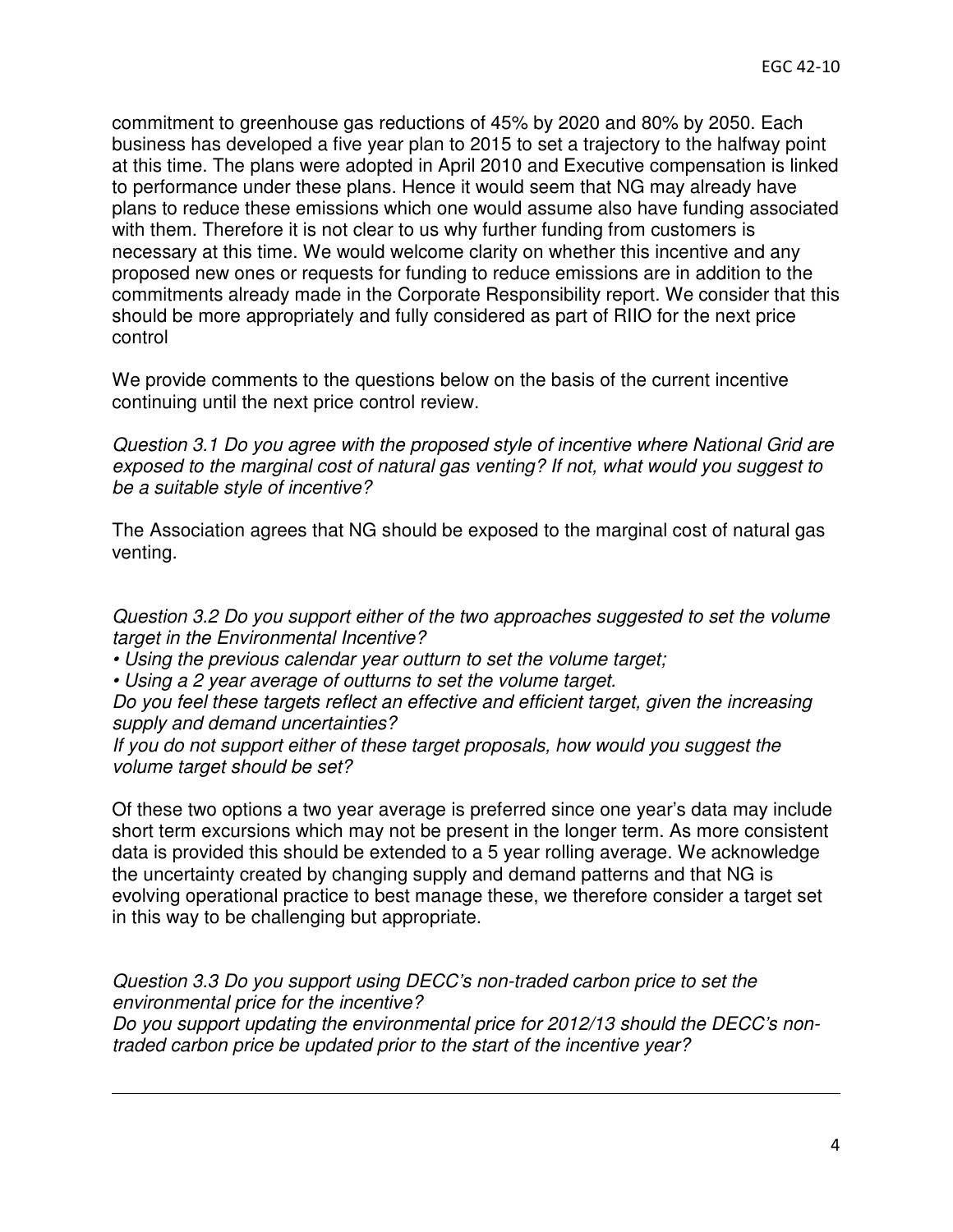## Yes to both

Question 3.4 What level of deadband do you think would be appropriate in the NTS Environmental incentive?

• ±5% deadband as in current year & suggested by modelling uncertainty

- Between 0 & 5% deadband if so, please quantify this
- No deadband

If you do not support any of these options, what level of deadband do you think would be appropriate?

The Association does not have a strong view on this issue, but a small deadband may continue to be appropriate

Question 3.5 The proposal does not include any caps or collars on the NTS Environmental incentive. Do you agree with this proposed approach?

Yes

Question 3.6 Do you support the proposal to make funding available to enable future environmental performance schemes to

• Understand and measure emissions?

• Develop technologies and processes to reduce or eliminate the effects of venting natural gas from the NTS?

If not, how do you think we should be encouraged to plan for future efficient emissions reductions?

See comments at the introduction to this section

Question 3.7

Do you support the proposal of the incentive covering a 2 year period? If not, what time period should the incentive and funding arrangement cover?

The incentive should cover the two year period to the next price control

Question 3.8 What do you consider to be the right approach to develop the NTS Environmental incentive in the longer term?

- Do you agree with the use of benchmarks?
- Would it be appropriate to include activity adjustments within the target?
- Do you have any views on the level of pricing that should be used?

Environmental incentvies should only cover areas where NG has the ability to influence the outcome, whilst also having challenging targets to promote improved performance in